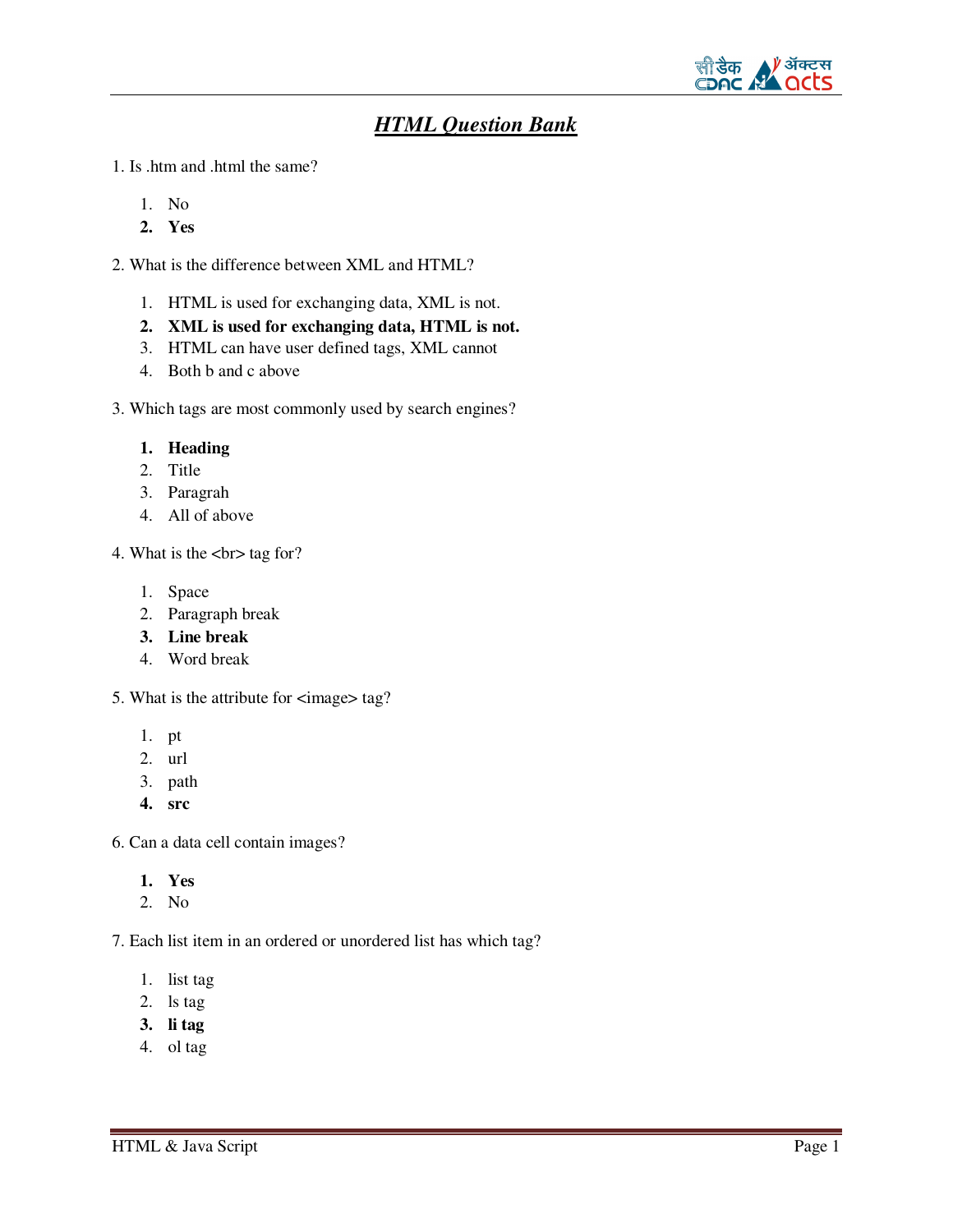

8. Which of the following tags below are used for a multi-line text input control?

- 1. textml tag
- 2. text tag
- **3. textarea tag**
- 4. Both b and c above

9. <meta> tag cannot be defined in the <head> tag.

- 1. False
- **2. True**

10. Which of the following attributes below are used for a font name?

- 1. fontname
- 2. fn
- 3. font
- **4. face**
- 11. Is width="100" and width="100%" the same?
	- **1. No**
	- 2. Yes
- 12. What are <div>tags used for?
	- 1. To replace paragraphs. i.e. p tags
	- 2. To logically divide the paragraphs
	- **3. To logically divide the document**
	- 4. To provide space between tables
- 13. What is cell padding?
	- **1. Used to separate cell walls from their contents.**
	- 2. Used to set space between cells
	- 3. Both a and b above
	- 4. Used to provide width to a cell
- 14. Can I play audios in HTML?
	- 1. No
	- **2. Yes**
- 15. What attribute is used to specify number of rows?
	- 1. Rownum
	- 2. Rownumb
	- 3. rn
	- **4. Rowspan**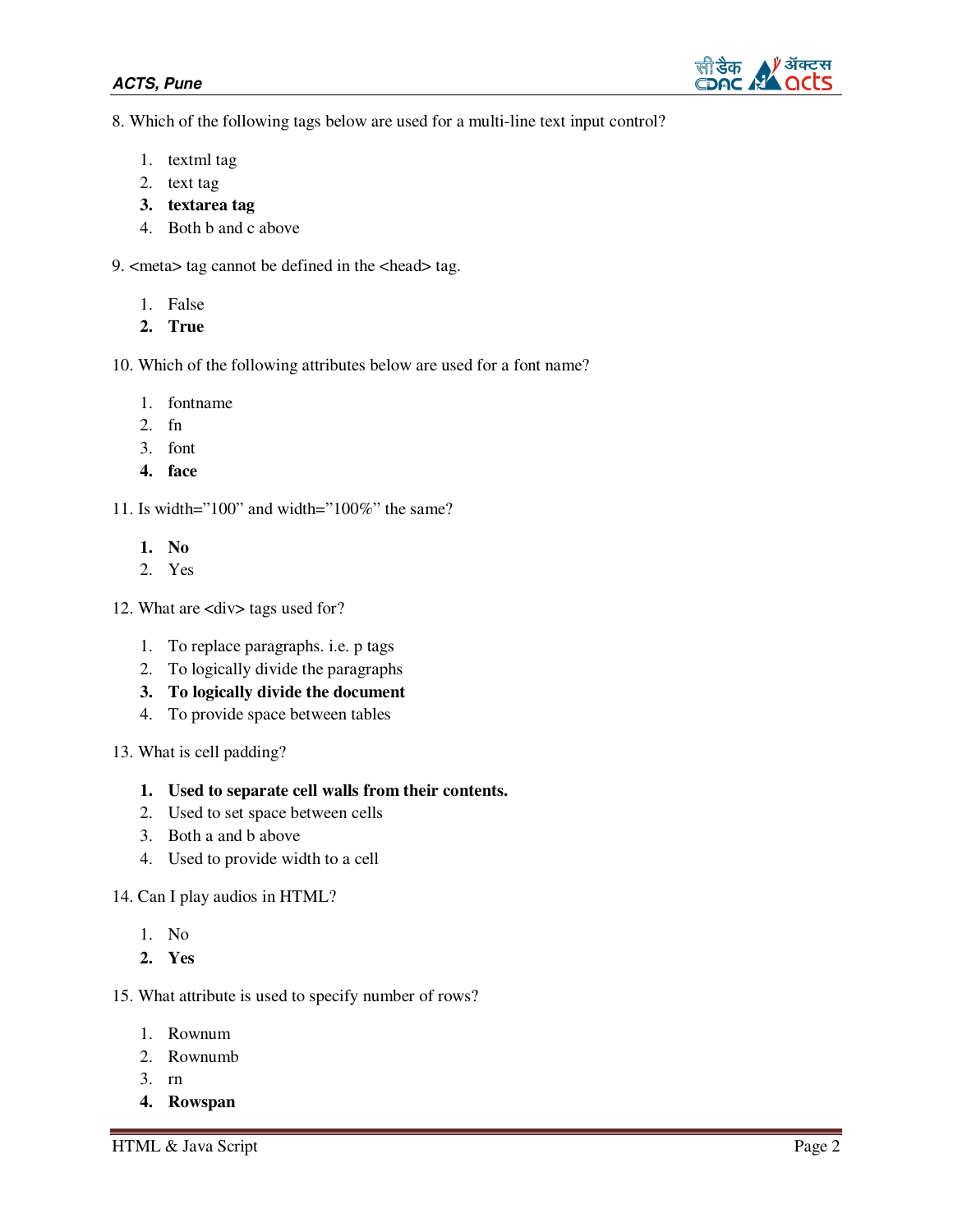

16. What are meta tags used for?

- **1. To store information usually relevant to browsers and search engines.**
- 2. To only store information usually relevant to browsers
- 3. To only store information about search engines.
- 4. To store information about external links

17. How can we resize the image?

- 1. Using resize attribute
- **2. Using height and width**
- 3. Using size attribute
- 4. Using rs attribute

18. For Frames in HTML, how do you specify the rest of the screen?

- 1. Using &
- 2. Using \$
- **3. Using \***
- 4. Using #

19. bgcolor is an attribute of body tag

- **1. True**
- 2. False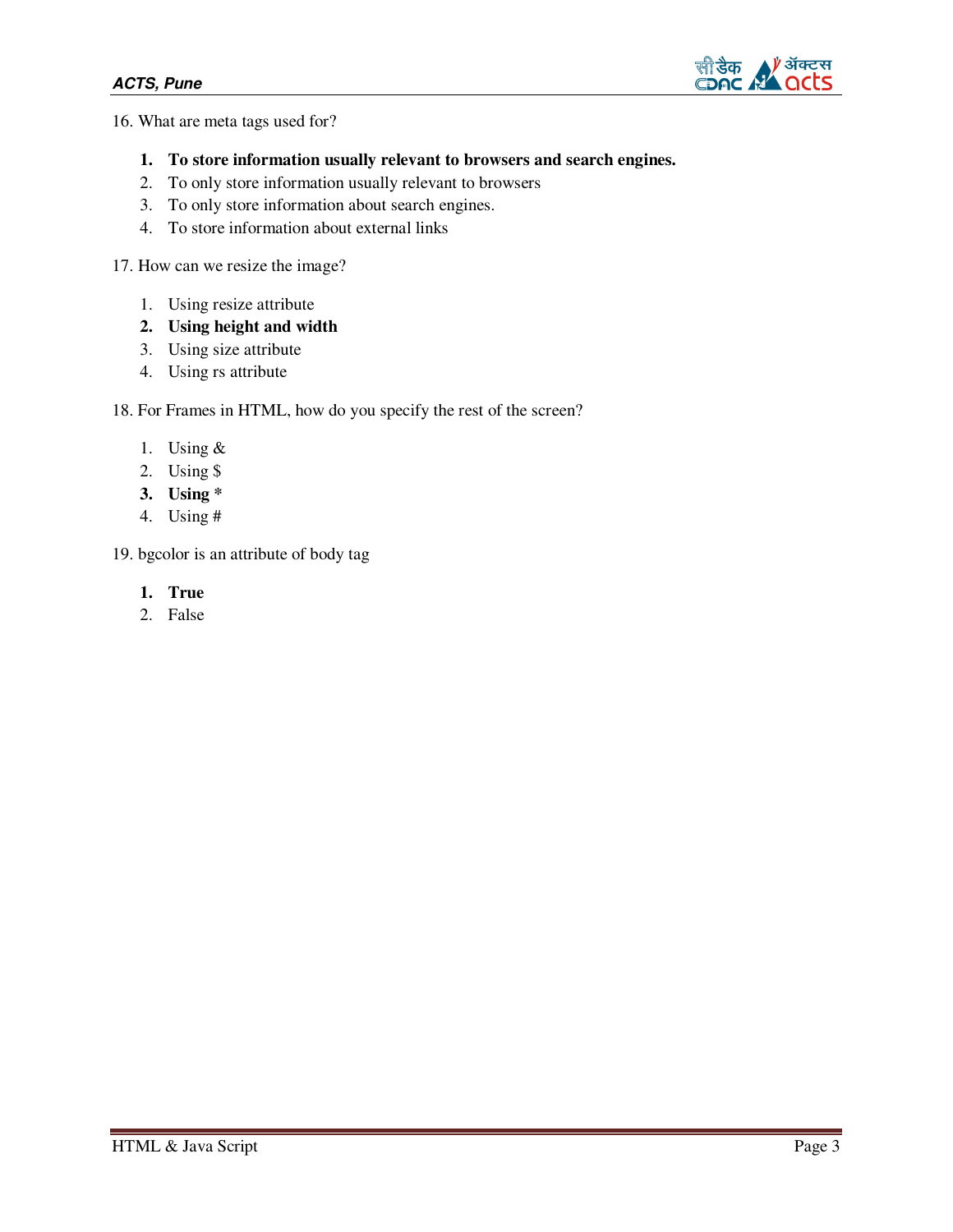

# *Java Script Question Bank*

- 1. What language defines the behavior of a web page?
	- 1. HTML
	- 2. CSS
	- 3. XML
	- **4. Java Script**

2. Which of the following is the tainted property of a window object in Java Script?

- 1. Pathname
- 2. Protocol
- **3. Defaultstatus**
- 4. Host

3. How to append a value to an array of Java Script?

```
1. arr[arr.length] = value
```
- 2.  $\arctan\left(\arctan\frac{1}{2}\right) = \text{new} \, \text{Arrays}()$
- 3.  $arr[arr.length-1] = value$
- 4. arr[ $\arctan\left(\frac{1}{2} + \frac{1}{2}\right) = \text{value}$
- 4. Why so Java and Java Script have similar name?
	- 5. Java Script is a stripped-down version of Java
	- **6. The syntax of Java is loosely based on Java syntax**
	- 7. They both support Object Oriented Programming
	- 8. None of the above

5. Which machine actually executes the Java Script?

- 1. The web server
- **2. The machine which is running a web browser**
- 3. Java Script engine
- 4. Both A and C

6. Is it possible to declare a variable in Java Script along its type?

- **1. Yes**
- 2. No

7. Which of the following are capable of Java Script functions?

- 1. Returning multiple values
- 2. Accepting parameters and returning values
- **3. Accepting parameters**
- 4. all of the above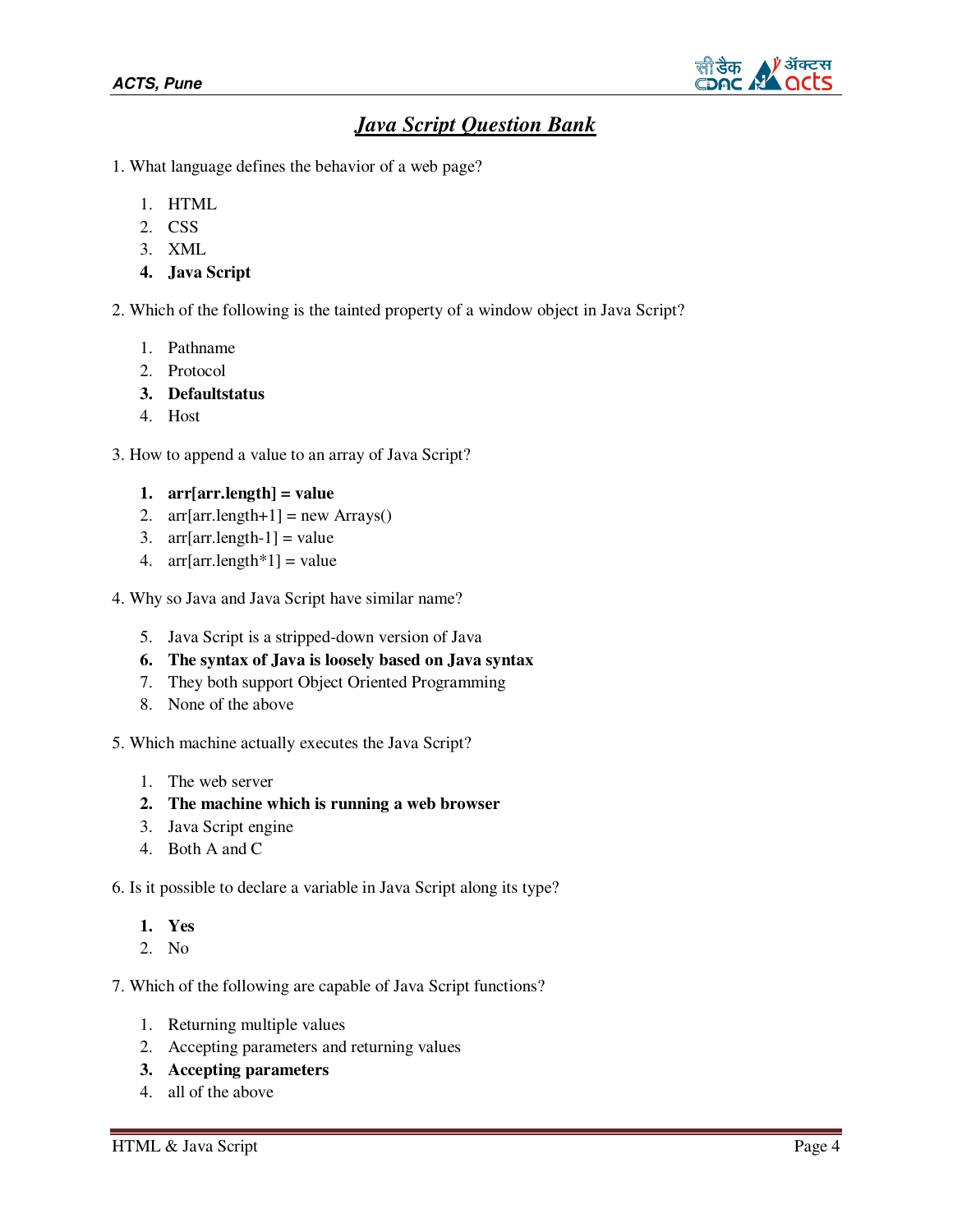

- 8. How does Java Script store dates in objects of Date type?
	- 1. The number of days since January 1st, 1900
	- 2. The number of seconds since January 1st, 1970
	- **3. The number of milliseconds since January 1st, 1970**
	- 4. The number of picoseconds since January 1st, 1970

9. Which attribute is used to hold the Java Script version?

- 1. SCRIPT
- 2. VERSION
- **3. LANGUAGE**
- 4. VER

10. Which of the following is correct to write "Hello World" on the web page?

- 1. System.out.println("Hello World")
- 2. print("Hello World")
- **3. document.write("Hello World")**
- 4. response.write("Hello World")

11. Which of the following syntax is correct to refer an external script called "formValidation.js"?

- 1. < script href = "formValidation.js">
- 2. < script source = "formValidation.js">
- 3. < script name = "formValidation.js">
- **4. < script src = "formValidation.js">**

12. What type of image maps could be used with Java Script?

- **1. Client-side image maps**
- 2. Server-side image maps
- 3. Both A and B
- 4. Localhost image maps
- 13. Which of the following is the correct way for writing Java Script array?
	- 1. var salaries = new Array( 1:39438, 2:39839 3:83729)
	- 2. var salaries = new (Array:1=39438, Array:2=39839, Array:3=83729)
	- **3. var salaries = new Array(39438,39839,83729)**
	- 4. var salaries = new Array() values=39438,39839,83729
- 14. What is the purpose of <noscript> tag in Java Script?
	- 1. Prevents scripts on the page from executing.
	- **2. Enclose text to be displayed by non-JavaScript browsers**
	- 3. Suppresses the result to be displayed on the web page
	- 4. None of the above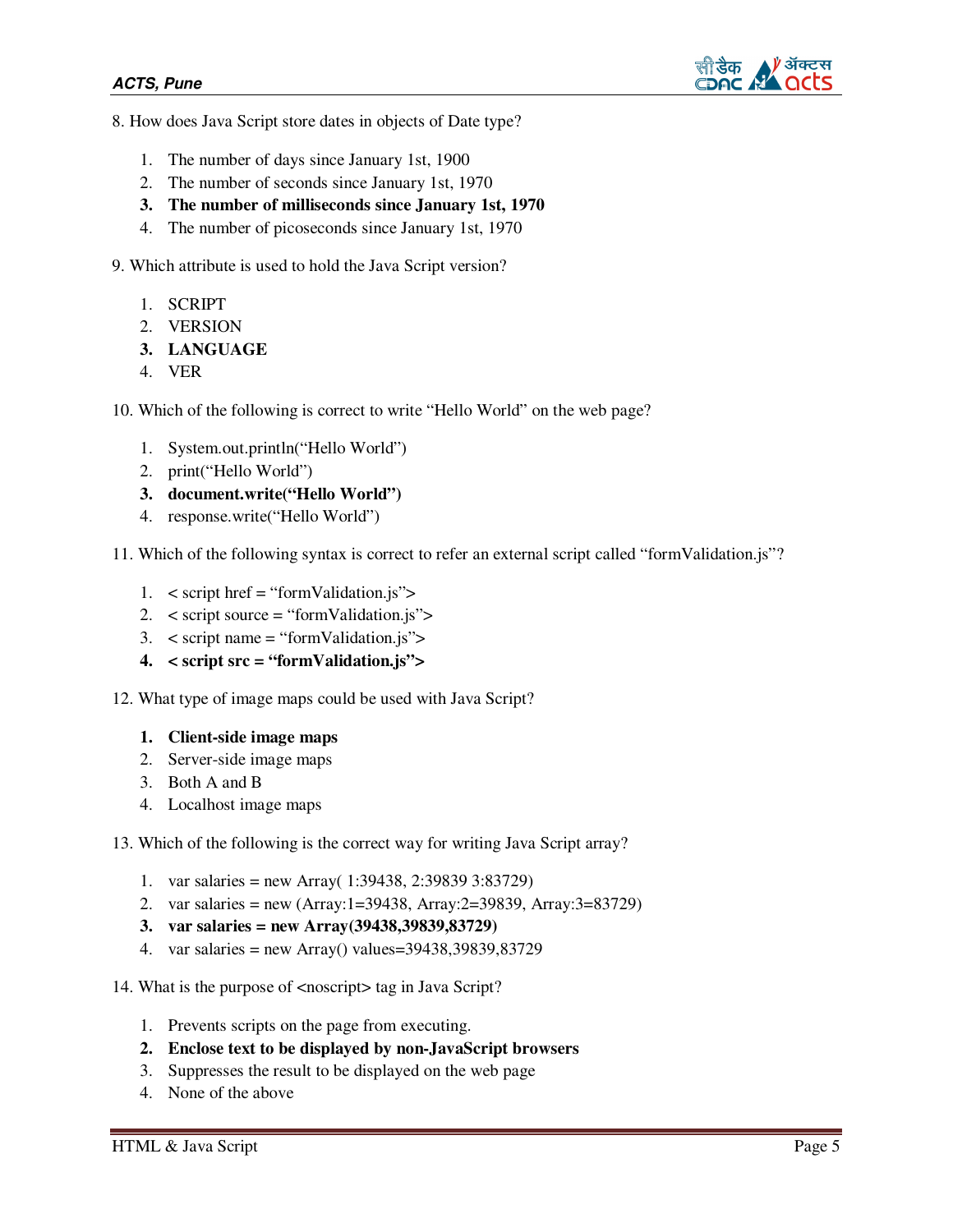

15. Java Script entities start with \_\_\_\_\_\_\_\_\_\_\_\_\_ and end with \_\_\_\_\_\_\_\_\_\_\_\_\_\_\_\_\_

- 1. Semicolon, colon
- 2. Semicolon, Ampersand
- 3. Ampersand, colon
- 4. Ampersand, semicolon

16. Which of the following is a server-side Java Script object?

- 1. Function
- 2. File
- 3. FileUpload
- **4. Date**

17. Which of the following is a client-side Java Script object?

- 1. File
- 2. Function
- **3. FileUpload**
- 4. Time

18. Which of the following method is used to evaluate a string of Java Script code in the context of the specified object?

- **1. Eval**
- 2. ParseDoule
- 3. ParseObject
- 4. Efloat

19. What is the event that fires when the form elements : <button>.<textarea> loses the focus?

- 1. Onclick
- 2. Ondblclick
- 3. Onfocus
- **4. Onblur**

20. Which of the following is used to capture all click events in a window?

### **1. window.captureEvents(Event.CLICK);**

- 2. window.routeEvents(Event.CLICK );
- 3. window.handleEvents (Event.CLICK);
- 4. window.raiseEvents(Event.CLICK );

21. Javascript is an object oriented language?

- 1. False
- **2. True**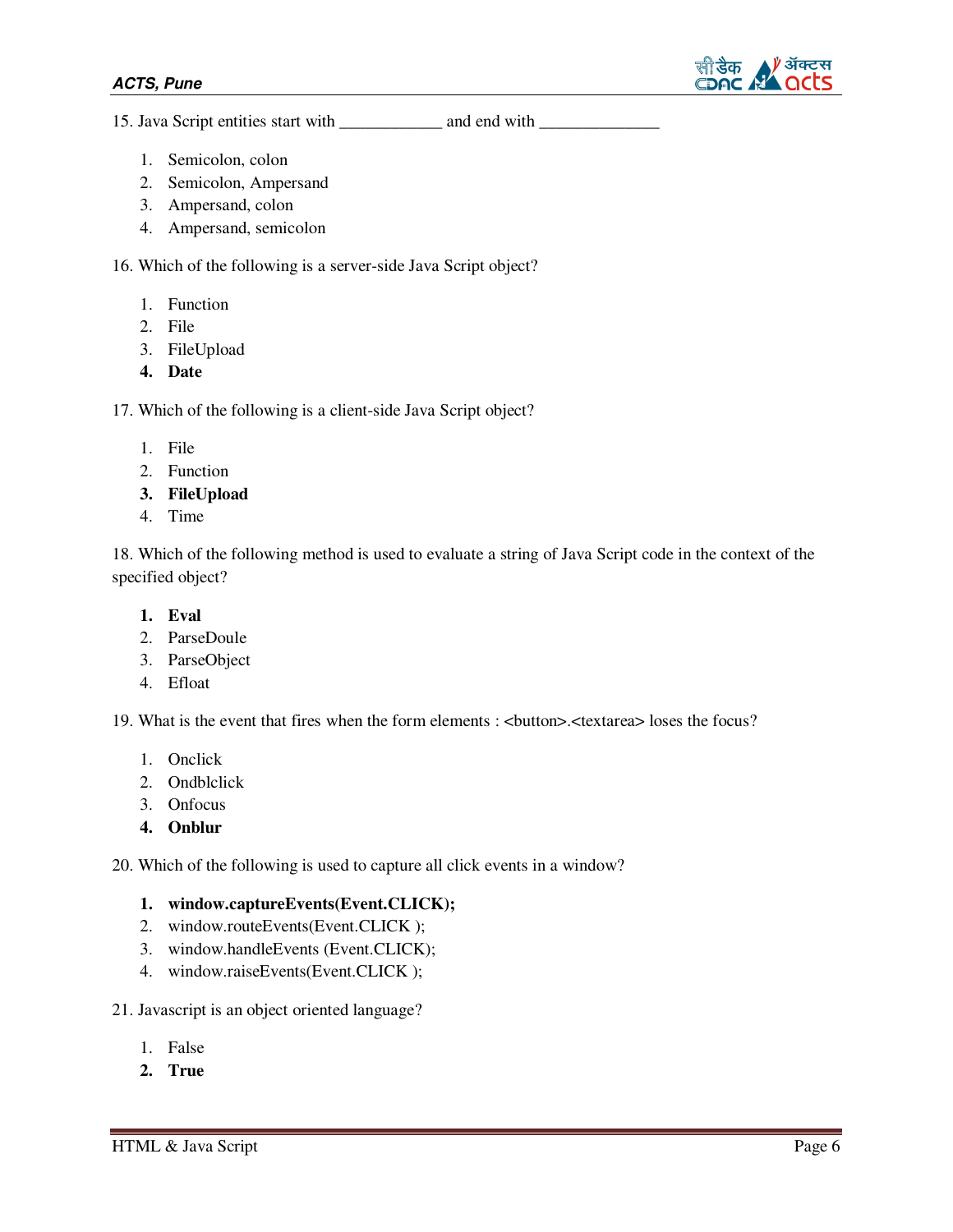

22. C-style block-level scoping is not supported in Java script

- 1. False
- 2. True

23. To insert a JavaScript into an HTML page, which tag is used?

- 1. < script='java'>
- 2. < javascript>
- **3. < script>**
- 4.  $\lt$  js>

24. If we don't want the script to write page content, under which HTML tag should the JS tag be placeD?

- **1. < body>**
- 2. < head>
- 3. Any of a and b above
- 4. Both b and c above

25. Which of the following statements are true for Java script?

- 1. JavaScript is case sensitive
- 2. JavaScript statements can be grouped together in blocks
- 3. semicolon at the end of statement is mandatory
- **4. Both a and b above**

26. Which of the following statements are false for Java script?

#### **1. Variable names are not case sensitive**

- 2. Variable names must begin with a letter or the underscore character
- 3. Var is used to declare a variable
- 4. Both b and c above

27. Which of the below is used in Java script to insert special characters?

- 1. &
- **2.**  $\sqrt{}$
- 3. -
- 4. %

28. JavaScript ignores extra spaces

- 1. True
- 2. False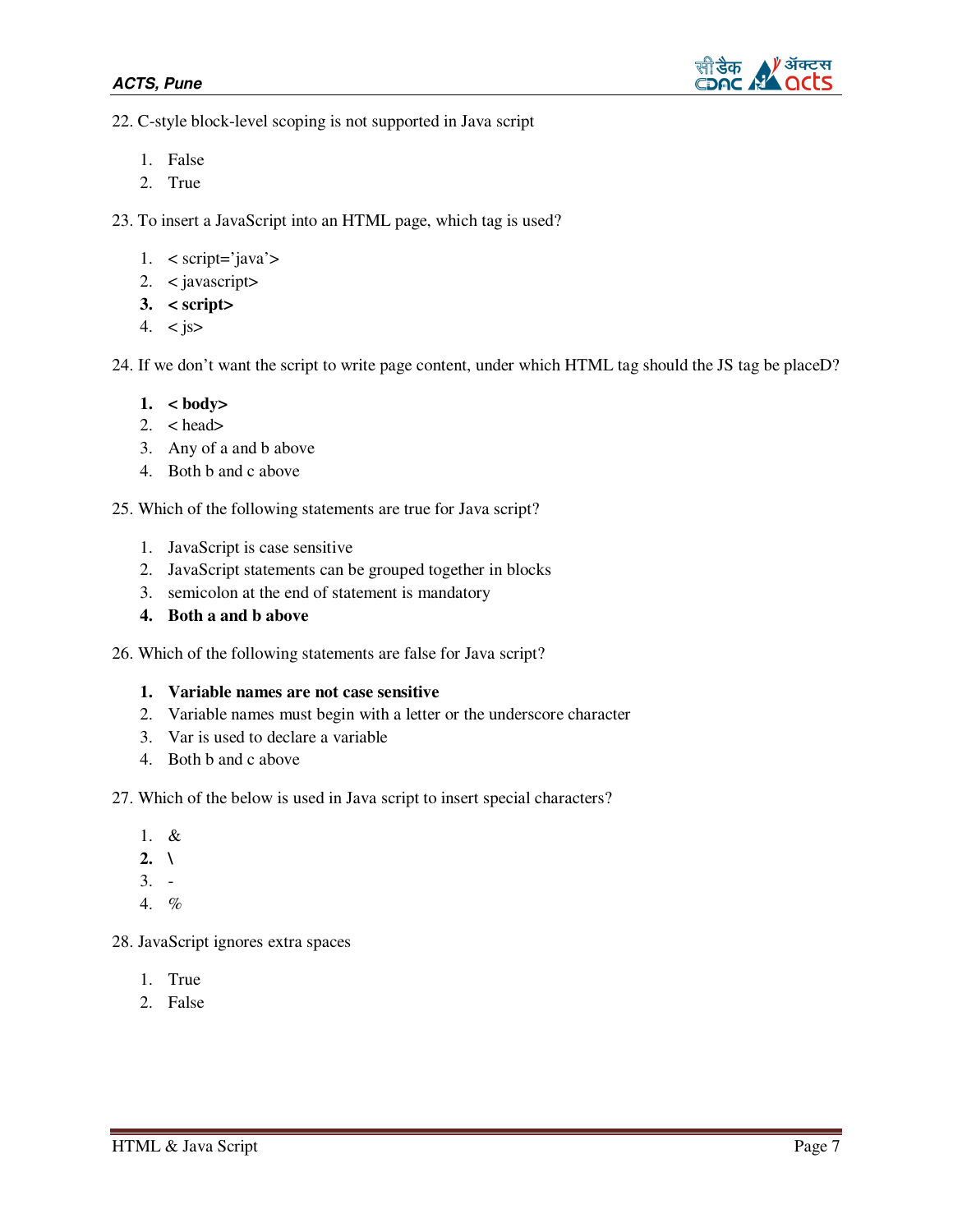

29. Which of the ways below is incorrect of instantiating a date?

#### **1. new Date(dateString)**

- 2. new Date()
- 3. new Date(seconds)
- 4. new Date(year, month, day, hours, minutes, seconds, milliseconds)

30. Which of the following statements are false for Java script?

- 1. JavaScript can react to events
- 2. JavaScript can read and write HTML elements
- **3. JavaScript cannot be used to create cookies**
- 4. Both b and c above
- 31. What is negative infinity in Java script?
	- 1. Any of below
	- 2. number in JavaScript, derived by dividing number by a negative number.
	- 3. number in JavaScript, derived by dividing number by zero.

## **4. number in JavaScript, derived by dividing negative number by zero**

32. \_\_\_\_\_\_\_\_\_\_\_ JavaScript is also called client-side JavaScript.

- 1. Microsoft
- **2. Navigator**
- 3. LiveWire
- 4. Native

33. Java script can be used for Storing the form's contents to a database file on the server

- 1. False
- 2. True

34. Which of the following is not a valid JavaScript variable name?

```
1. 2java
```
- 2. \_java\_and\_ java \_names
- 3. javaandjava
- 4. None of the above

35. Which is the correct way to write a JavaScript array?

- 1. var txt = new Array $(1: "arr", 2: "kim", 3: "jim")$
- 2. var txt = new Array: $1=($ " arr " $)2=($ " $\lim$ " $)3=($ " $\lim$ " $)$
- 3. var txt = new Array("arr "," $\text{kim}$ "," $\text{jim}$ ")
- **4. var txt = new Array=" arr ","kim","jim"**